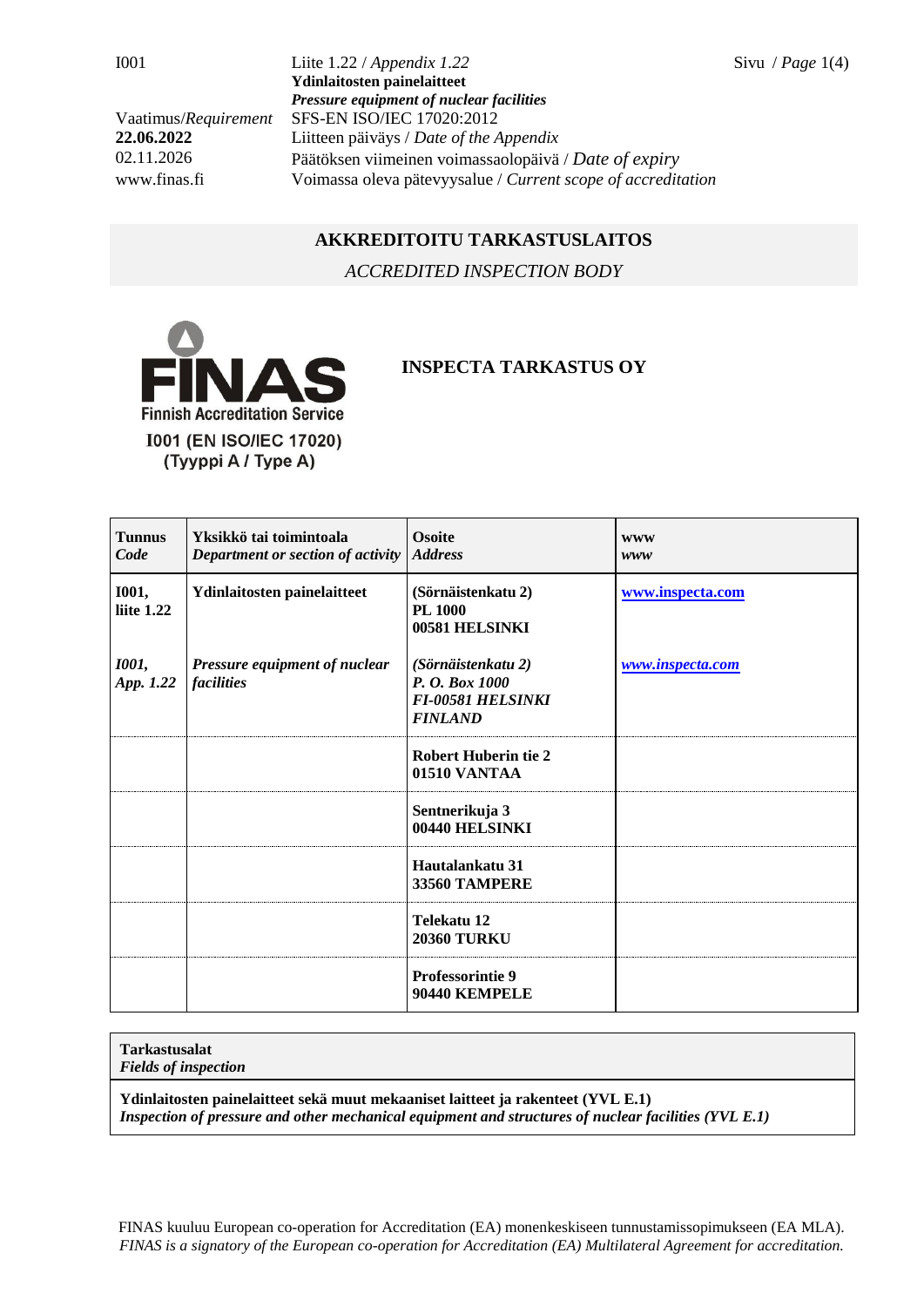| <b>PÄTEVYYSALUE</b><br><b>SCOPE OF ACCREDITATION</b>                                                                                                                                        |                                                                                             |                                                                                                                                            |  |  |  |  |
|---------------------------------------------------------------------------------------------------------------------------------------------------------------------------------------------|---------------------------------------------------------------------------------------------|--------------------------------------------------------------------------------------------------------------------------------------------|--|--|--|--|
| <b>Tarkastuksen kohde</b>                                                                                                                                                                   | Tarkastustyyppi                                                                             | Tarkastuksessa käytettävät<br>vaatimukset                                                                                                  |  |  |  |  |
| <b>Field of inspection</b>                                                                                                                                                                  | Type of inspection                                                                          | (säädökset, standardit, muut<br>normatiiviset asiakirjat)<br>Inspection criteria (regulations,<br>standards, other normative<br>documents) |  |  |  |  |
| Ydinlaitosten painelaitteet sekä muut mekaaniset laitteet ja rakenteet (YVL E.1)<br>Inspection of pressure and other mechanical equipment and structures of nuclear facilities (YVL<br>E.1) |                                                                                             |                                                                                                                                            |  |  |  |  |
| Rakennesuunnitelman tarkastus<br>Construction plan inspection                                                                                                                               |                                                                                             |                                                                                                                                            |  |  |  |  |
| Ydinlaitosten painelaitteet,<br>putkistot ja mekaaniset laitteet<br>Pressure equipment, piping<br>and mechanical equipment of<br>nuclear facilities                                         | Rakennesuunnitelman tarkastus<br>Inspection of construction plan                            | YVL E.3, YVL E.8, YVL E.9,<br>YVL E.10, YVL E.4, YVL E.6                                                                                   |  |  |  |  |
|                                                                                                                                                                                             | Valmistuksen valvonta<br>Control of manufacturing                                           | YVL E.3, YVL E.8, YVL E.9,<br><b>YVL E.10, YVL E.6</b>                                                                                     |  |  |  |  |
|                                                                                                                                                                                             | Rakennetarkastus<br>Construction inspection                                                 | YVL E.3, YVL E.8, YVL E.9,<br><b>YVL E.10, YVL E.6</b>                                                                                     |  |  |  |  |
|                                                                                                                                                                                             | Asennussuunnitelman tarkastus<br>Inspection of installation plan                            | YVL E.3, YVL E.8, YVL E.9,<br>YVL E.10, YVL E.4, YVL E.6                                                                                   |  |  |  |  |
|                                                                                                                                                                                             | Asennustarkastus<br>Inspection of installation                                              | YVL E.3, YVL E.8, YVL E.9,<br>YVL E.10, YVL E.6                                                                                            |  |  |  |  |
|                                                                                                                                                                                             | Käyttöönottotarkastus<br>Commissioning inspection                                           | YVL E.3, YVL E.8, YVL E.9,<br>YVL E.10, YVL E.6                                                                                            |  |  |  |  |
| Ydinlaitosten venttiilien ja<br>pumppujen sähkö- ja<br>automaatiolaitteet<br>Electrical and I&C equipment<br>of valves and pumps of nuclear<br>facilities                                   | Alustava ja lopullinen<br>soveltuvuusarvio<br>Preliminary and final suitability<br>analysis | YVL E.7                                                                                                                                    |  |  |  |  |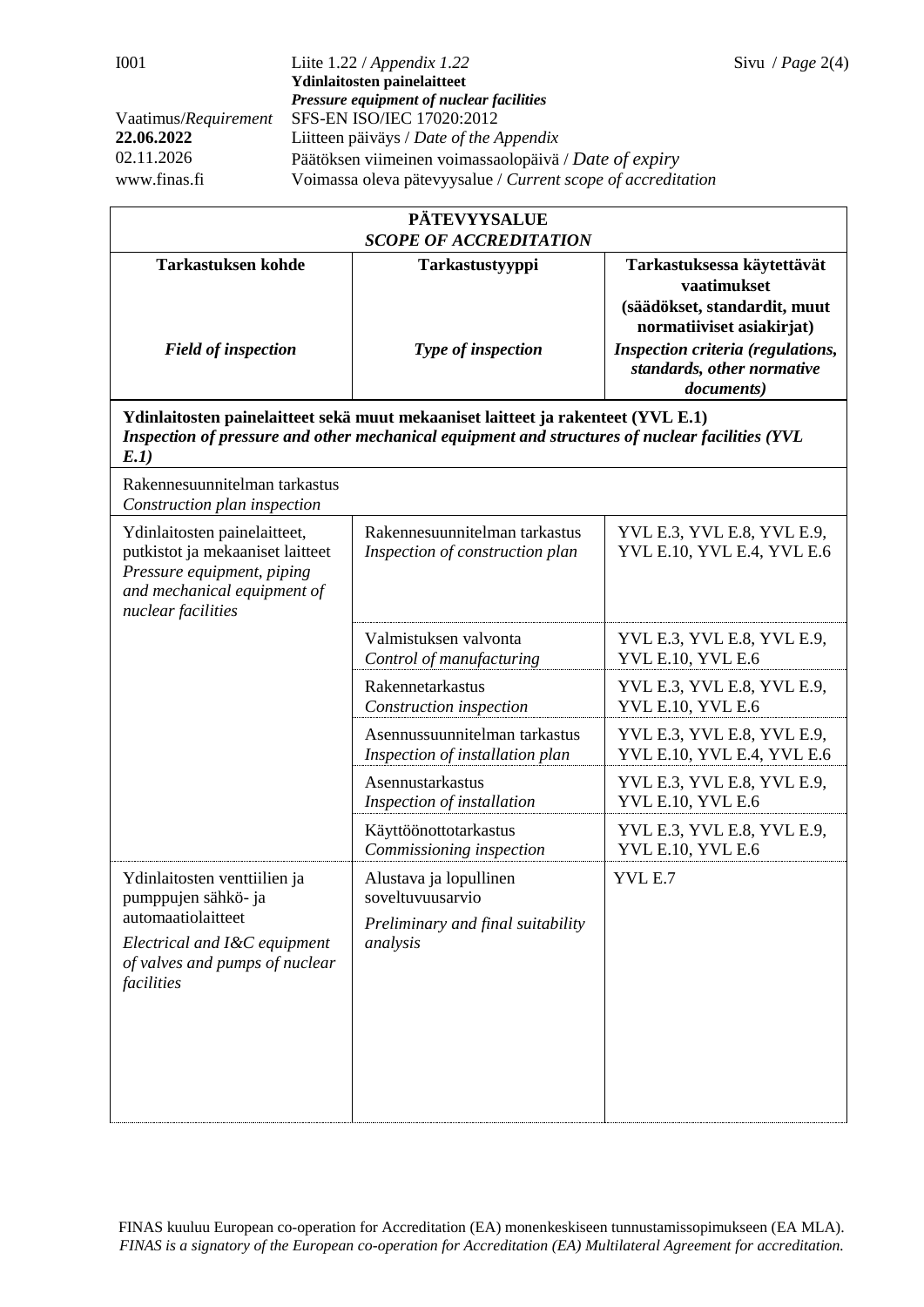I001 Liite 1.22 / *Appendix 1.22* Sivu / *Page* 3(4) **Ydinlaitosten painelaitteet** *Pressure equipment of nuclear facilities* Vaatimus/*Requirement* SFS-EN ISO/IEC 17020:2012 **22.06.2022** Liitteen päiväys / *Date of the Appendix* 02.11.2026 Päätöksen viimeinen voimassaolopäivä / *Date of expiry* www.finas.fi Voimassa oleva pätevyysalue / *Current scope of accreditation*

| <b>PÄTEVYYSALUE</b><br><b>SCOPE OF ACCREDITATION</b>                                                                                                 |                                                                                        |                                                                                                        |  |  |  |
|------------------------------------------------------------------------------------------------------------------------------------------------------|----------------------------------------------------------------------------------------|--------------------------------------------------------------------------------------------------------|--|--|--|
| <b>Tarkastuksen kohde</b>                                                                                                                            | Tarkastustyyppi                                                                        | Tarkastuksessa käytettävät<br>vaatimukset<br>(säädökset, standardit, muut<br>normatiiviset asiakirjat) |  |  |  |
| <b>Field of inspection</b>                                                                                                                           | Type of inspection                                                                     | Inspection criteria (regulations,<br>standards, other normative<br>documents)                          |  |  |  |
| Ydintekniset painelaitteet<br>Muut mekaaniset laitteet ja<br>rakenteet<br>Nuclear pressure equipment<br>Other mechanical equipment<br>and structures | Rakennesuunnitelma<br>Construction plan                                                | YVL 3.0, YVL 3.1, YVL 3.3,<br>YVL 4.2, YVL 5.3, YVL 5.4,<br>YVL 5.6, YVL 5.7, YVL 5.8                  |  |  |  |
| Valmistus ja rakennetarkastus<br>Inspection of manufacturing and construction                                                                        |                                                                                        |                                                                                                        |  |  |  |
|                                                                                                                                                      | Valmistuksenvalvonta<br>Control of manufacturing                                       | YVL 1.14, YVL 3.0, YVL 4.2,<br><b>YVL 4.2, YVL 5.8</b>                                                 |  |  |  |
|                                                                                                                                                      | Rakennetarkastus<br>Construction inspection                                            | YVL 1.15, YVL 3,0, YVL 4.2,<br><b>YVL 5.8</b>                                                          |  |  |  |
|                                                                                                                                                      | Sijoitussuunnitelma<br>Location plan                                                   | YVL 3.0, YVL 3.1, YVL 3.3,<br><b>YVL 4.2, YVL 5.8</b>                                                  |  |  |  |
|                                                                                                                                                      | Asennuksen rakennesuunnitelma<br>Construction plan of installation                     | YVL 3.0, YVL 3.1, YVL 4.2,<br><b>YVL 5.8</b>                                                           |  |  |  |
|                                                                                                                                                      | Asennuksen rakennetarkastus<br>Construction inspection of<br>installation              | YVL 1.15, YVL 3.0, YVL 4.2,<br><b>YVL 5.8</b>                                                          |  |  |  |
| Asennus- ja käyttöönottotarkastus<br>Inspection of installation and comissioning                                                                     |                                                                                        |                                                                                                        |  |  |  |
|                                                                                                                                                      | Käyttöönottotarkastus<br>Commissioning inspection<br>(the first periodical inspection) | YVL 3.0, YVL 3.7, YVL 4.2,<br><b>YVL 5.8</b>                                                           |  |  |  |
| Käytönaikainen valvonta ja tarkastus<br>In-use supervision and inspection                                                                            |                                                                                        |                                                                                                        |  |  |  |
|                                                                                                                                                      | Korjaussuunnitelma<br>Repair work plan                                                 | YVL 1.8, YVL 3.0, YVL 3.1,<br>YVL 3.3, YVL 4.2, YVL 5.3,<br>YVL 5.6, YVL 5.7, YVL 5.8                  |  |  |  |
|                                                                                                                                                      | Korjaustyön rakennetarkastus<br>Construction inspection of<br>repair work              | YVL 1.8, YVL 1.15, YVL 3.0,<br><b>YVL 4.2, YVL 5.8</b>                                                 |  |  |  |
|                                                                                                                                                      | Muutossuunnitelma<br>Modification plan                                                 | YVL 1.8, YVL 3.0, YVL 3.1,<br>YVL 3.3, YVL 4.2, YVL 5.3,<br>YVL 5.6, YVL 5.7, YVL 5.8                  |  |  |  |

FINAS kuuluu European co-operation for Accreditation (EA) monenkeskiseen tunnustamissopimukseen (EA MLA). *FINAS is a signatory of the European co-operation for Accreditation (EA) Multilateral Agreement for accreditation.*